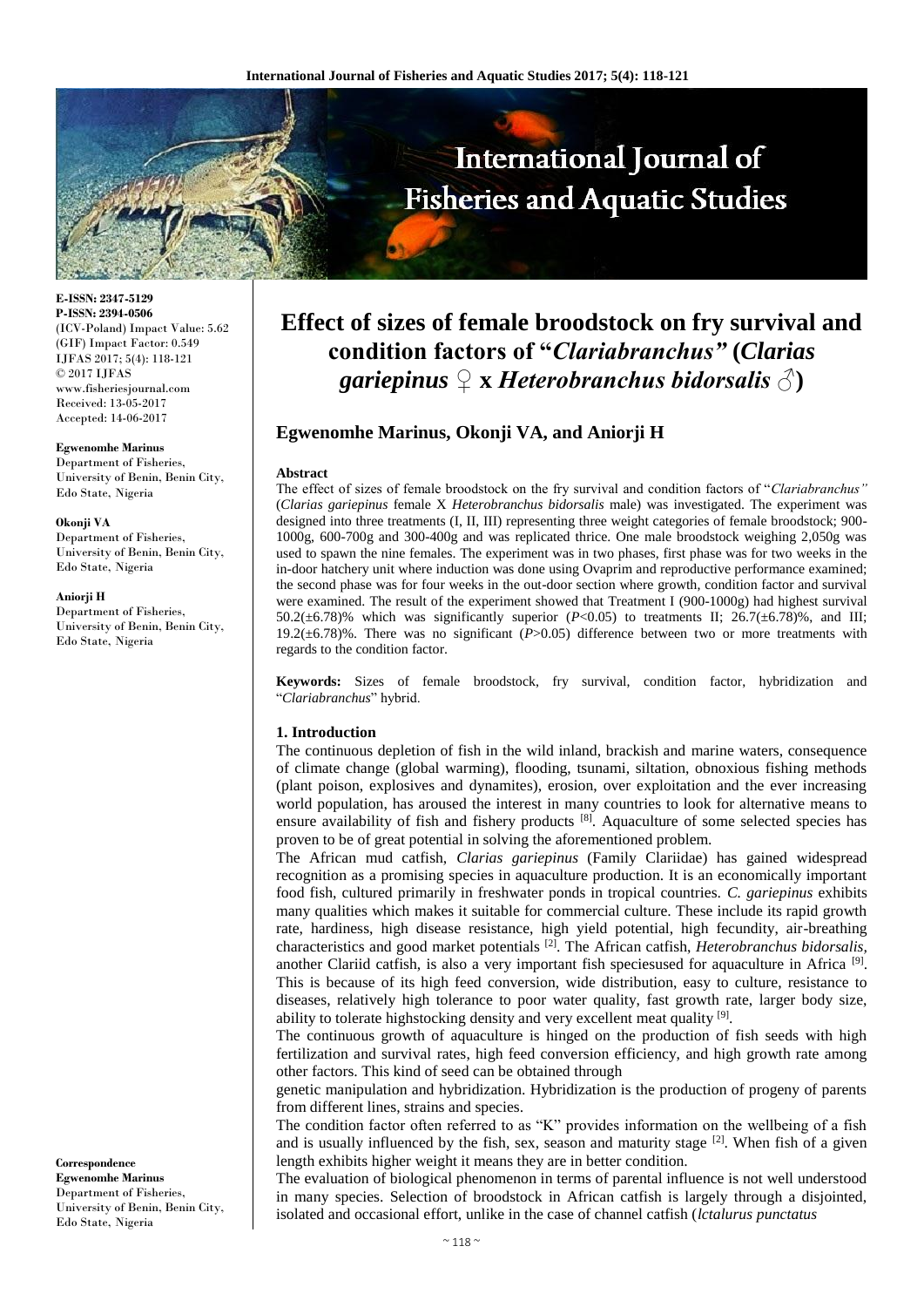Rafinesque, 1818) <sup>[7]</sup>. Works by <sup>[4]</sup> reported increased hatching success with increasing *Clarias gariepinus* female broodstock size. Be it as it may, much has not be done to evaluate the effect of varying female broodstock sizes on the survival and condition factors of "*Clariabranchus"* fry (*Clarias gariepinus* female X *Heterobranchus bidorsalis* male), which will enable fish farmers in the selection of the right broodstock for induced breeding with ease without banking on mere conjectures. Such accurate choice will translate to a high survival rate of the fry all things being equal. This study investigates the survival and growth performance of"*Clariabranchus"* (*Clarias gariepinus* female X *Heterobranchus bidorsalis* male) obtained from varying female sizes in concrete tanks.

#### **2. Materials and Methods Description of the Study Site**

This study was conducted between the period of June to August, 2015 at a reputable Fish Hatchery of Egwenomhe Farms located at 3 Orogun Street, by S and T bus stop, Isihor, Benin City, Edo State.

## **Procurement of Broodstock**

A total of ten (10) healthy broodstocks of both *Clarias gariepinus* (9females) and *Heterobranchus bidorsalis* (1male) was used for this study. The female broodstocks were collected from the Department of Fisheries Farm, Faculty of Agriculture, University of Benin, while the male was sourced from the Nigerian Institute for Oceanography and Marine Research (NIOMR), Sapele station for the breeding operation.

# **Broodstock Selection**

All brood fish were selected by their external morphological characteristics using the method of  $[11]$ . These were done through identification of the genital papilla, in males a protruded and reddish genital papilla was seen while in females, a gravid, round, soft and bulging abdomen, or slight swollen with pinkish and protruding reddish genital of two openings was also observed. Also the females were sampled by applying a little pressure in their abdominal area and checking the form and nature of the eggs that were released. The ones with golden green eggs coming out singly showed ripeness and readiness for use, and was selected. Their eggs were also noticed with visible nucleus, "eyed eggs" [11].

## **Experimental Procedure**

The experiment was divided into two broad stages:

- Artificial propagation of fish, using synthetic hormone and raising the fry for 14 days.
- Rearing of the 14 days old fry for another 28 days.

# **Broodstock Size and Age**

The female broodstocks were selected under three (3) size/weight categories; 300-400g, 600-700g, and 900-1000g. All the females were of the same age; 12 months old. The male was over 2 years old and weighed 2050g. Only one (1) single male was used across all treatments.

# **Artificial Propagation**

The broodstocks used for the experiment were conditioned for two weeks in a broodstock concrete tank of dimension 2.7 x  $2.2 \times 1.25$  m<sup>3</sup> and were fed 40% crude protein pelleted feed *ad-libitum* twice daily. The female broodstocks were weighed and induced by injecting Ovaprim, a synthetic hormone at the

rate of 0.5 ml / 1000 g body weight. Ovulation occurred at about twelve (12) hours after injection and gentle pressure was applied to the anterior-posterior direction on the abdomen of the female broodstocks to collect the eggs which were counted, weighed and their diameter taken with a digital venier caliper. The milt was obtained by sacrificing the male fish. The testes were removed, mopped with clean towel from stains of blood and water. Milt was collected after dissection of the testes and immediately preserved in 0.9% NaCl solution. Stripped eggs were then fertilized with milt. After about 1min of gentle stirring, fertilized eggs were rinsed in fresh water to remove excess milt spread evenly on the spawning mats to prevent clumping and suffocation of eggs before hatching. Eggs were incubated in concrete tanks  $(1.5 x)$  $1.45$  x  $0.92$  m<sup>3</sup>) containing water with a temperature range of  $24-28$ <sup>o</sup>C. Three hours later, the translucent eggs containing embryonic eyes were considered fertilized (Hogendoom and Visman, 1980). After 18-24 hours of incubation, the hatching was completed. The viable and dead eggs were determined. The viable eggs were translucent while the non-viable eggs were white and opaque which was carefully removed by siphoning.

The larvae were left for three days in the hatchery tanks to absorb their yolk. After yolk absorption, the post-larvae were fed Gemma wean containing 54% crude protein. They were fed three times daily to satiation (*ad libitum*) at 7:00 – 8:00 am,  $1:00 - 2:00$  pm and  $6:00 - 7:00$  pm for fourteen (14) days. Aeration was done continually through a water flowthrough system and the water changed regularly to avoid mortality resulting from pollution.

# **Growth of Fry Weaned on Commercial Feed**

After two weeks, 200 weaned fry for each replicate were taken to the out-door section of concrete tanks  $(4.8 \times 1.5 \times$ 1.25 m<sup>3</sup>) and fed on multi-feed containing 53% crude protein and 14% fats, the feed was made up of different particle sizes ranging from 0.2 – 0.3mm, 0.3 - 0.5mm and 0.5 - 0.8mm. The fry were fed thrice daily to satiation in each tank. The length and weight of fry stocked were measured with a digital venier caliper and an electronic weighing balance; OHAUS SCOUT PRO  $(NX - 400g)$  on weekly basis in each tank and used as growth parameter.

## **Analytical Procedure**

Weight of the broodstock, spawning fecundity, percentage fertilization, and hatchability were recorded for each treatment to determine the fry survival from a given broodstock size category. The length and weight monitored on weekly basis were used to calculate growth parameters such as weight gain, percentage weight gain, increase in length, percentage length, and condition factor, and at the end of the experiment, the survival rate was calculated.

%Fertilization = 
$$
\frac{No \text{ of fertilized eggs}}{Total \text{ no of eggs counted}} \times 100
$$

\n%Hatchability = 
$$
\frac{No \text{ of hatching (thres days old)}}{Total \text{ no of fertilized eggs}} \times 100
$$

**Mean weight gain**  $(g)$  **= Final mean weight**  $(g)$  **- Initial mean** weight (g)

Condition Factor (CF) = 
$$
\frac{100 \times W}{L^3}
$$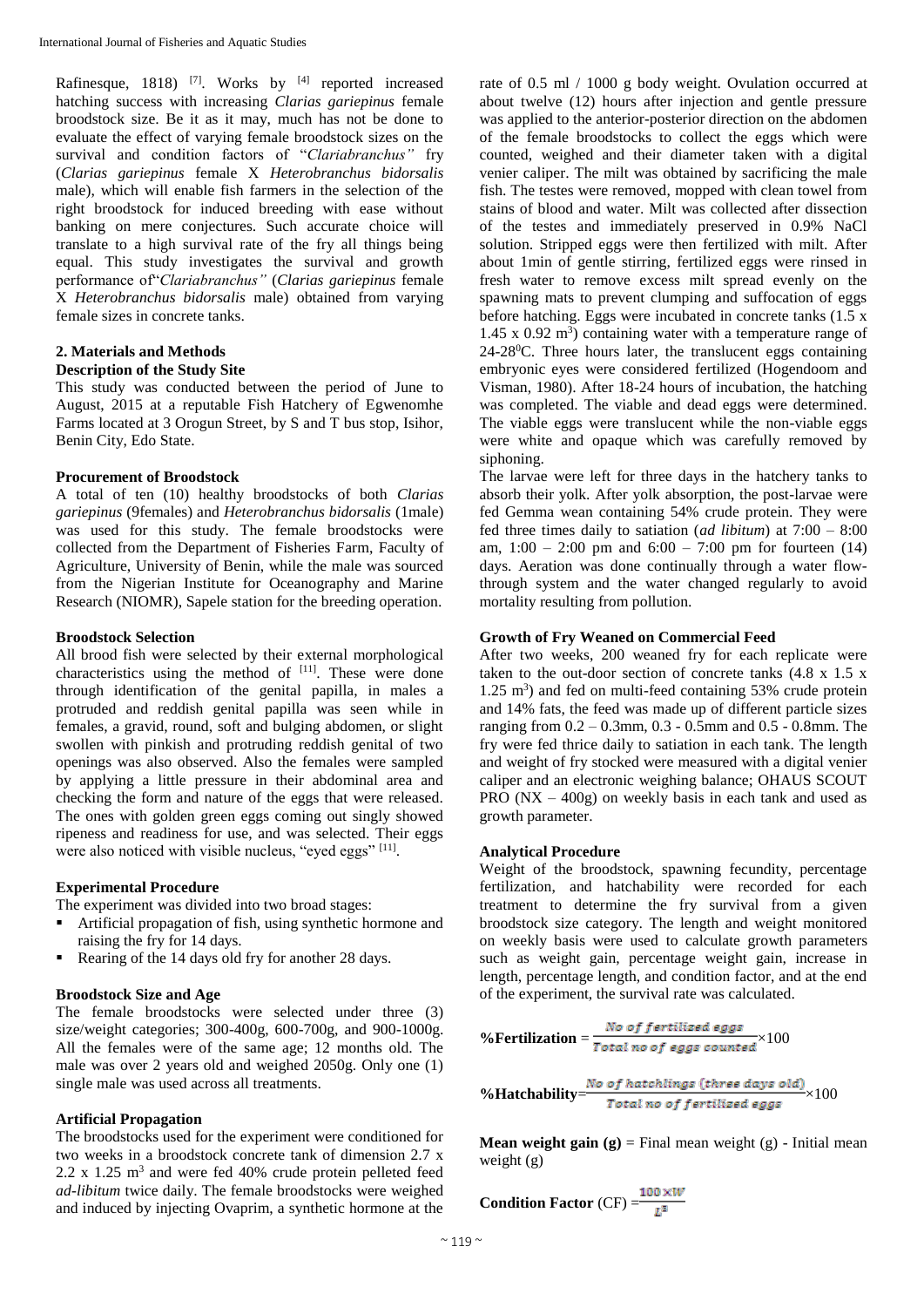Where  $W = \text{Mean final weight of the fish (g)}$ ,  $L =$  Final total length of the fish (cm) and

**Survival Rate** (SR)=  $\frac{Ni}{N0}$  ×100 Where Ni = total number of

fry at the end of the experiment

 $No = total$  number of fry breed at the beginning of the experiment

# **Statistical Analysis**

The data obtained were subjected to one way analysis of variance (ANOVA) to determine significant differences among treatments and the treatment means were separated by Duncan's Multiple Range Tests (DMRT) at 5% probability level. Computer analysis was carried out using the GenStat Eight Edition (GenStat, 2005) Release 8.0 version for windows.

# **3. Results and Discussion**

The percentage fertilization between all the treatments showed a significant difference and also supports relative fecundity which invariably related positively to the weight of fish. On the other hand, there was no significant difference between the treatments as regards % hatchability. Though <sup>[3]</sup> had recorded positive correlation with fecundity, egg weight, fertilization, weight of female and hatchability. The result of this study is different from the observation of  $[5]$  on Vendace (*Coregonus albula*) which reveals that smaller broodstock had increased hatchability compared to larger ones.

# **Mean weight gain**

The mean weight gain showed a significant difference between the treatments with treatment II having the highest value of  $1.11 \pm 0.08$ . This shows that medium sized brood stocks are best for faster weight gain all things being equal.

**Table 1:** Mean weight gain of "*Clariabranchus"* fry weaned on commercial feed (Multi-feed) for 4 weeks in the outdoor section.

|                   |                            |                    | Time (weeks)             |                    |                          |
|-------------------|----------------------------|--------------------|--------------------------|--------------------|--------------------------|
| <b>Treatments</b> |                            |                    |                          |                    | Mean $*$                 |
|                   | 0.332                      | 0.164              | 0.233                    | 0.699              | $0.36^{\circ}(\pm 0.08)$ |
|                   | 0.455                      | 0.458              | 0.812                    | 2.700              | $1.11^a(\pm 0.08)$       |
| Ш                 | 0.366                      | 0.254              | 0.663                    | 1.031              | $0.58^b(\pm 0.08)$       |
| Mean $**$         | 0.38 <sup>bc</sup> (±0.09) | $0.29^b(\pm 0.09)$ | $0.57^{\circ}(\pm 0.09)$ | $1.48^a(\pm 0.09)$ |                          |

Note: Means with different alphabetic remarks are significantly different as 5% probability level.

\* Horizontal comparison only \*\* Vertical comparison only.

## **Percentage weight gain**

The percentage weight gain showed no significant difference between the treatments. This is in contrast to the work of [1] who observed an inverse relationship between stocking density and daily average increase in weight of *C. gariepinus*.

Hence, the higher mean weight of treatment II may be attributed to its lower survival rate which invariably translates to lesser fish number per square metre when compared to treatment 1 with a higher survival rate and lower mean gain

**Table 2:** Percentage weight gain of "*Clariabranchus"* fry weaned on commercial feed (Multi-feed) for 4 weeks in the outdoor section

|                   |                     |                          | Time (weeks)             |                     |                           |
|-------------------|---------------------|--------------------------|--------------------------|---------------------|---------------------------|
| <b>Treatments</b> |                     |                          |                          |                     | Mean *                    |
|                   | 539                 | 4.                       |                          | 88                  | $177^{\rm a}(\pm 38.6)\%$ |
|                   | 403                 |                          |                          | 146                 | $176^a(\pm 38.6)\%$       |
| Ш                 | 319                 |                          |                          |                     | $135^a(\pm 38.6)\%$       |
| Mean $**$         | $420^b(\pm 44.6)\%$ | $57^{\rm a}(\pm 44.6)$ % | $70^{\circ}(\pm 44.6)$ % | $104^a(\pm 44.6)\%$ |                           |

Note: Means with different alphabetic remarks are significantly different as 5% probability level. \* Horizontal comparison \*\* Vertical comparison only.

# **Condition factor (K)**

The condition factor showed no significant difference among the treatments at the final stage of the experiment. The condition factor values of  $> 1.00$  gotten shows that the fishes were in good health condition. This is also better and higher

than values recorded by [2] for *C. gariepinus* fingerlings. The reason for the higher condition factor values in this study is attributed to the fact that "*Clariabranchus"* performs better than *C. gariepinus* in terms of growth (length and weight gain).

**Table 3:** Condition factor (K) of "*Clariabranchus"* fry after 4 weeks in the outdoor section.

|                               |                          | Treatments *       |                     |
|-------------------------------|--------------------------|--------------------|---------------------|
| <b>Parameters</b>             |                          |                    | Ш                   |
| Initial condition factor (Ki) | $8.17^{\circ}(\pm 0.57)$ | $9.55^a(\pm 0.57)$ | $11.12^b(\pm 0.57)$ |
| Final condition factor (Kf)   | $1.01^{\circ}(\pm 0.01)$ | $1.14^a(\pm 0.01)$ | $1.28^a(\pm 0.01)$  |

Note: Means with different alphabetic remarks are significantly different as 5% probability level.<sup>\*</sup>: Horizontal comparison only.

## **Survival rate (SR)**

There was a significant difference in the survival rate across the treatments and this correlates positively to the weight of the fish as can be seen with treatment I having the best (50.20

 $\pm$  6.78%) survival rate. Similar result was recorded by [10] where survival of  $52.30 \pm 0.41\%$  was gotten for "Clariabranchus".  $[6]$  reported a lower survival rate of  $40.00 \pm$ 0.58% of "*Clariabranchus"*.